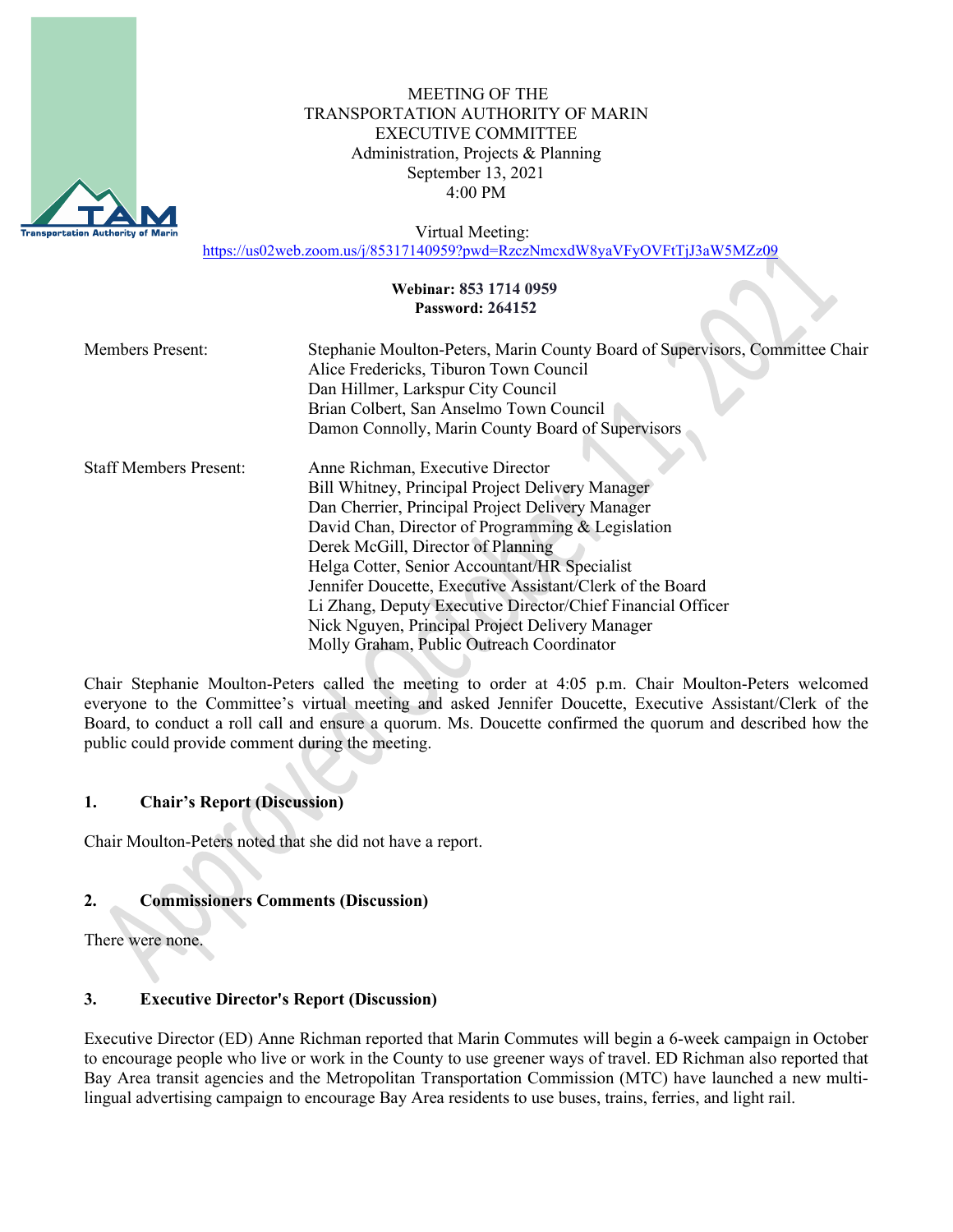AP&P Executive Committee Meeting Minutes **Page 2** of 4 September 13, 2021

ED Richman provided an update on the Central San Rafael off-ramp bridge construction project. She stated that the temporary bridge would be in place until the end of October 2021.

ED Richman reported that MTC hosted a webinar on the latest public outreach results for Plan Bay Area (PBA) 2050. She stated that a joint meeting between the Executive Boards of MTC and ABAG (Association of Bay Area Governments) is expected to take place in October to consider final adoption of the plan.

ED Richman reported on a debrief between TAM staff and the U.S Department of Transportation (DOT) on the grant application for the Infrastructure for Rebuilding America (INFRA) Program, which was submitted in March 2021 for the Marin-Sonoma Narrows (MSN) B7 project. She stated that from a total of 127 project applications, 26 were forwarded to the Secretary's Office for final consideration including TAM's project; however, only 16 projects (not including MSN) were selected to receive grants. ED Richman confirmed that MTC has since committed other federal funds for the project.

ED Richman concluded her report with a discussion on grant opportunities for local jurisdictions, which included: Clean California Local Grant Program from the California Department of Transportation (Caltrans); Sustainable Transportation Planning grants that are issued annually by Caltrans; Building Resilient Infrastructure and Communities (BRIC) from the Federal Emergency Management Agency (FEMA).

Chair Moulton-Peters thanked ED Richman for keeping track of funding opportunities. She stated that October 6 is Clean Air Day and discussed a Drive Less, Bike More campaign by the League of American Bicyclists. ED Richman noted that National Drive Electric Week is from September 25 to October 3, 2021 and that the Board will be provided with an update on the Alternative Fuel Program at the September 23 meeting.

### **4. Open time for public expression**

Chair Moulton-Peters asked Ms. Doucette if any public comment had been received and hearing none, she closed this item to public comment.

# **5. Approval of the Minutes from July 12, 2021 Meeting (Action)**

Commissioner Connolly moved to approve the Minutes of the July 12, 2021 Administration, Projects and Planning (AP&P) Executive Committee meeting, which Commissioner Hillmer seconded. A roll call vote was conducted, and the motion passed. Commissioner Fredericks abstained because she did not attend the July meeting.

## **6. Traffic Study for Richmond San Rafael Bridge Westbound Vehicle Shoulder Use (Discussion)**

Dan Cherrier, TAM's Principal Project Delivery Manager, presented the staff report. Mr. Cherrier discussed increased congestion in the westbound (WB) direction of the Richmond San Rafael Bridge (RSRB), the analysis needed to confirm that the bridge could bear the weight of 6 lanes of traffic and a barrier, and current pilot projects. Mr. Cherrier stated that the purpose of the traffic study is to determine the feasibility of operating a third traffic lane in the WB direction between 5 a.m. – 11 a.m. on weekdays.

Mr. Cherrier discussed the data that has been collected, which includes data from existing RSRB projects, such as a project by the Bay Area Transportation Authority (BATA) to replace the toll booths with an open gantry system. He also discussed the estimated project costs of \$90 million, and necessary improvements to the west side of the bridge to accommodate a third lane, including the removal of the Francisco Boulevard East (FBE) on-ramp to a new location west of Sir Francis Drake Boulevard (SFDB).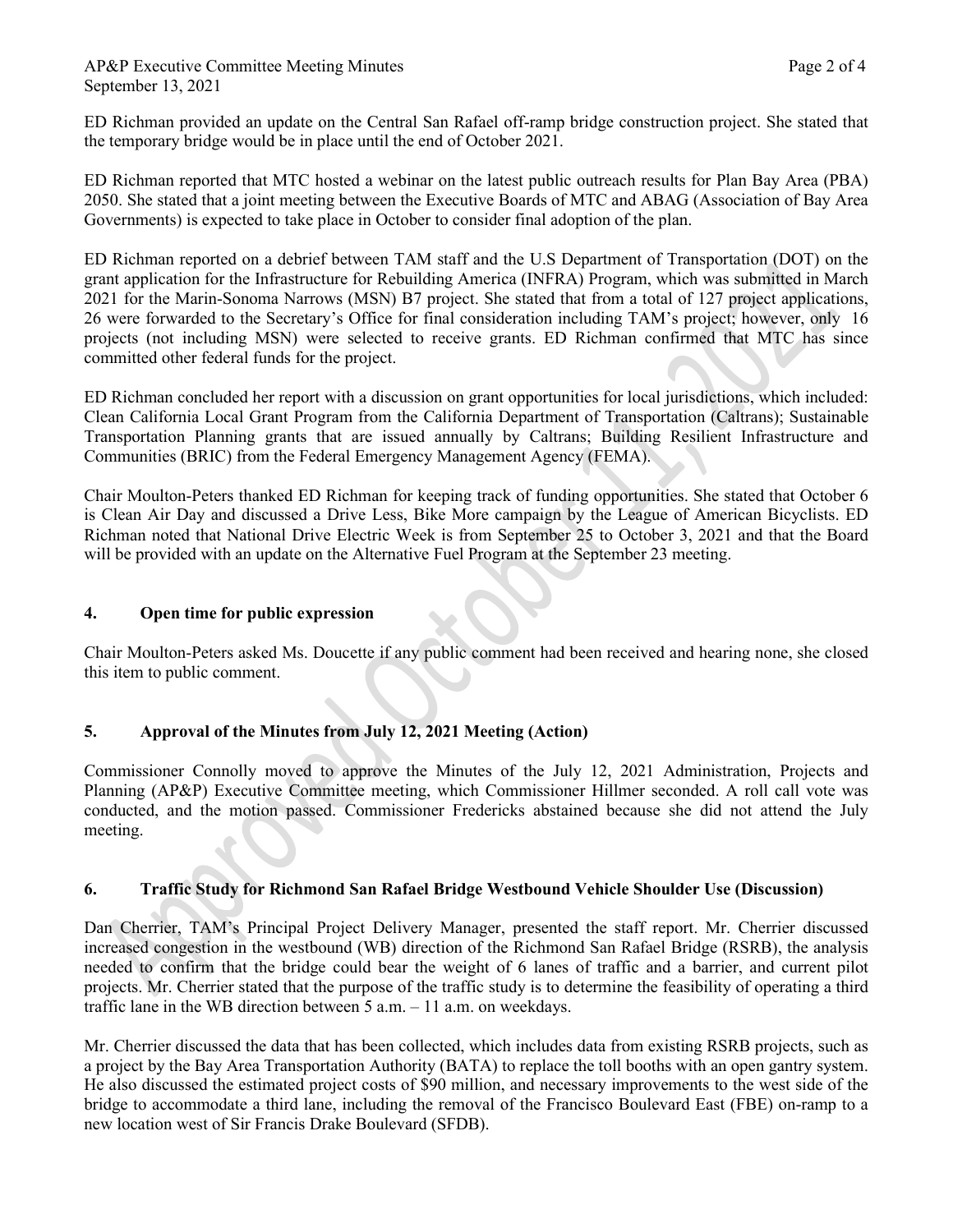Mr. Cherrier discussed traffic data, which he noted significantly decreased in 2020 during the Shelter-in-Place Order, and he stated that a permanent reduction in traffic is not anticipated. He discussed travel times from the I-580 junction to northbound (NB) and southbound (SB) US-101 and stated that the project should provide a time saving of 11 minutes for northbound traffic at peak hours.

Commissioner Hillmer and Mr. Cherrier discussed a possible increase in SB traffic with the closure of the onramp to FBE. Mr. Cherrier stated that traffic backups to SFDB would decrease with a new WB I-580 to SB US-101 Connector

Mr. Cherrier discussed a water pipeline proposed by the Marin Municipal Water District (MMWD) to help address Marin's water shortage. He stated that a decision on the location of the pipeline should be confirmed soon, which would be either attached to the multi-use path or hung from the upper deck. He confirmed that TAM, BATA and Caltrans are working closely with MMWD on this proposal.

Mr. Cherrier summarized the traffic study, noting that the additional part-time third traffic lane would improve conditions for NB vehicles but would adversely affect SB traffic. He also stated that the third lane would not be possible if the water pipeline is located on the multi-use path.

Commissioner Hillmer thanked Mr. Cherrier for the presentation and commented on the complexity of the project.

Commissioner Connolly commented on the high estimated costs for bridge signage, widening the WB trestle section of the bridge and the relocation of the FBE on-ramp, which he stated would not result in significant time savings. Commissioner Connolly requested information on the impact of stalled vehicles, and he discussed the difficulty of transportation mode shifts, noting that the multi-use path is used primarily for recreational purposes on weekends.

Mr. Cherrier discussed the reasons for the cost of signage and trestle section improvements; and stated that the response time to stalled vehicles has improved because more emergency vehicles have been provided.

Commissioner Connolly stated that the 2024 completion date for the multi-use lane pilot program is too long and that current data on the use of the lane is reported on MTC's website. He noted that the multi-use path is rarely used during the week, while traffic is backed up on the bridge, and he suggested implementation of a pilot program to allow bus and carpooling on one lane of the WB deck during the morning commute.

Commissioner Colbert stated that WB traffic is a serious problem during commute times and on weekends, and he asked if there is a more immediate way to mitigate some of the issues. Commissioner Colbert suggested that the exit ramps depicted on the presentation slides be more clarified in advance of the September 23 Board Meeting; and he questioned the expense of a project that would not result in better conditions for vehicles using the relocated on-ramp.

Commissioner Fredericks discussed the need to clarify the slide presentation and the proposed project so that the commissioners are better able to explain the project to their councils.

Commissioner Hillmer discussed his concern that traffic backups are an equity problem because low-wage earners need to commute across the RSRB to work in Marin.

Chair Moulton-Peters discussed the need to clarify data in the presentation and she agreed that the project costs seemed very high. She expressed support for Commissioner Colbert's comment that a more cost-effective and immediate alternative might exist, and further expressed support for Commissioner Connolly's recommendation for a pilot program to create the part-time third lane for bus and carpool use. Chair Moulton-Peters discussed her concerns regarding the relocation of the FBE on-ramp.